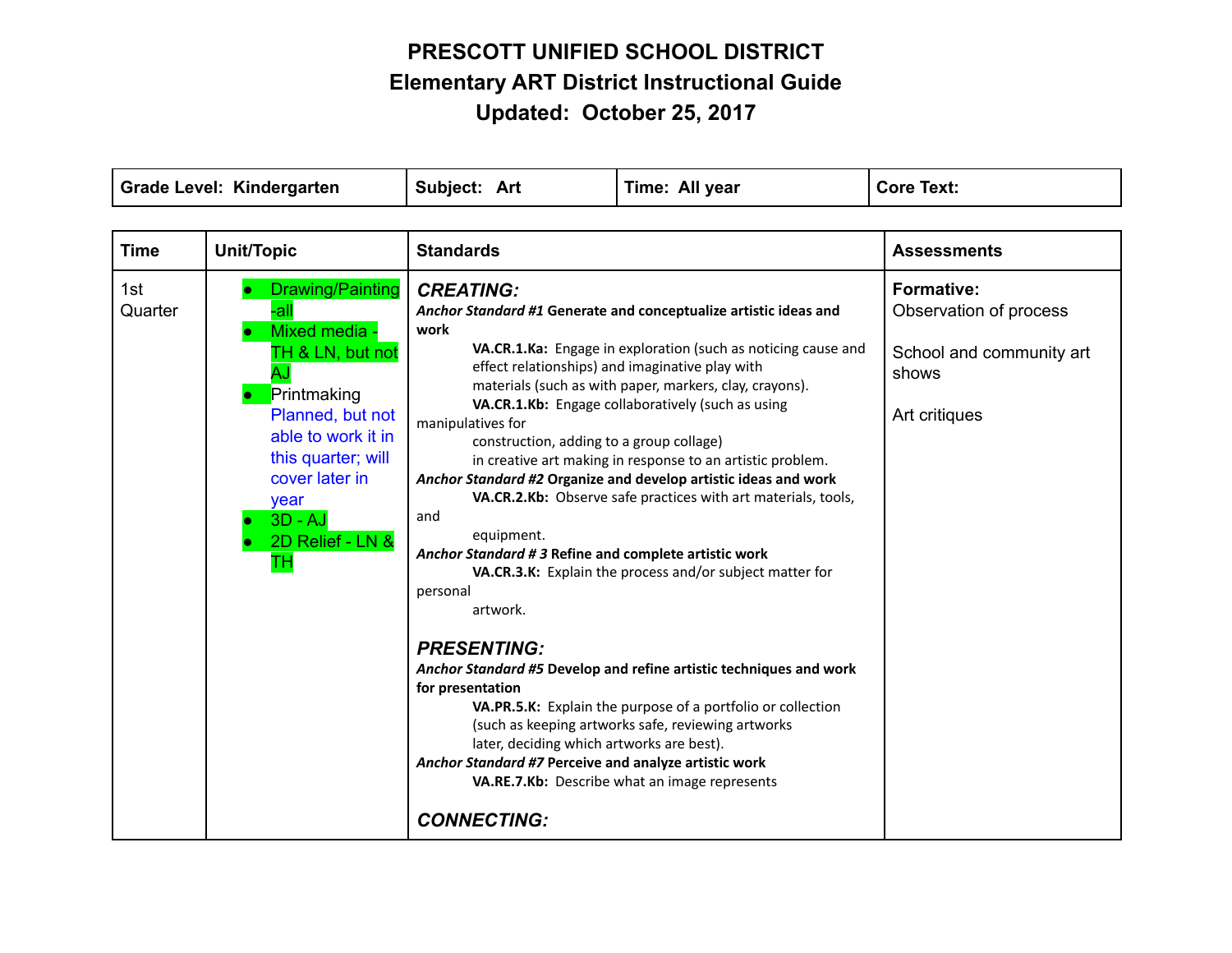|                            |                                                      | Anchor Standard #10 Synthesize and relate knowledge and personal<br>experiences to make art<br>VA.CN.10.K: Create art that tells a story about a life experience.<br><b>Literacy Standards:</b><br><b>Anchor Standard Speaking and Listening</b><br>K.SL.1: Participate in collaborative conversations with diverse<br>partners about kindergarten topics and texts with peers and adults in<br>small and larger groups.<br>K.SL.3: Ask and answer questions in order to seek help, get<br>information or clarify something that is not understood.<br><b>Technology Standards:</b><br>K.1.3.PO1: Observe and extend patterns |                                                                                                   |
|----------------------------|------------------------------------------------------|-------------------------------------------------------------------------------------------------------------------------------------------------------------------------------------------------------------------------------------------------------------------------------------------------------------------------------------------------------------------------------------------------------------------------------------------------------------------------------------------------------------------------------------------------------------------------------------------------------------------------------|---------------------------------------------------------------------------------------------------|
| 2 <sub>nd</sub><br>Quarter | Drawing/Painting<br>Mixed media<br>Printmaking<br>3D | <b>CREATING:</b><br>Anchor Standard # 3 Refine and complete artistic work<br>VA.CR.3.K: Explain the process and/or subject matter for<br>personal<br>artwork.<br><b>PRESENTING:</b><br>Anchor Standard #4 Select, Analyze and Interpret artistic work for<br>presentation<br>VA.PR.4.K: Identify reasons for saving and displaying objects,                                                                                                                                                                                                                                                                                   | <b>Formative:</b><br>Observation of process<br>School and community art<br>shows<br>Art critiques |
|                            |                                                      | artifacts,<br>and artwork.<br><b>Literacy Standards:</b><br><b>Anchor Standard Speaking and Listening</b><br>K.SL.1: Participate in collaborative conversations with diverse<br>partners about kindergarten topics and texts with peers and adults in<br>small and larger groups.<br>K.SL.3: Ask and answer questions in order to seek help, get                                                                                                                                                                                                                                                                              |                                                                                                   |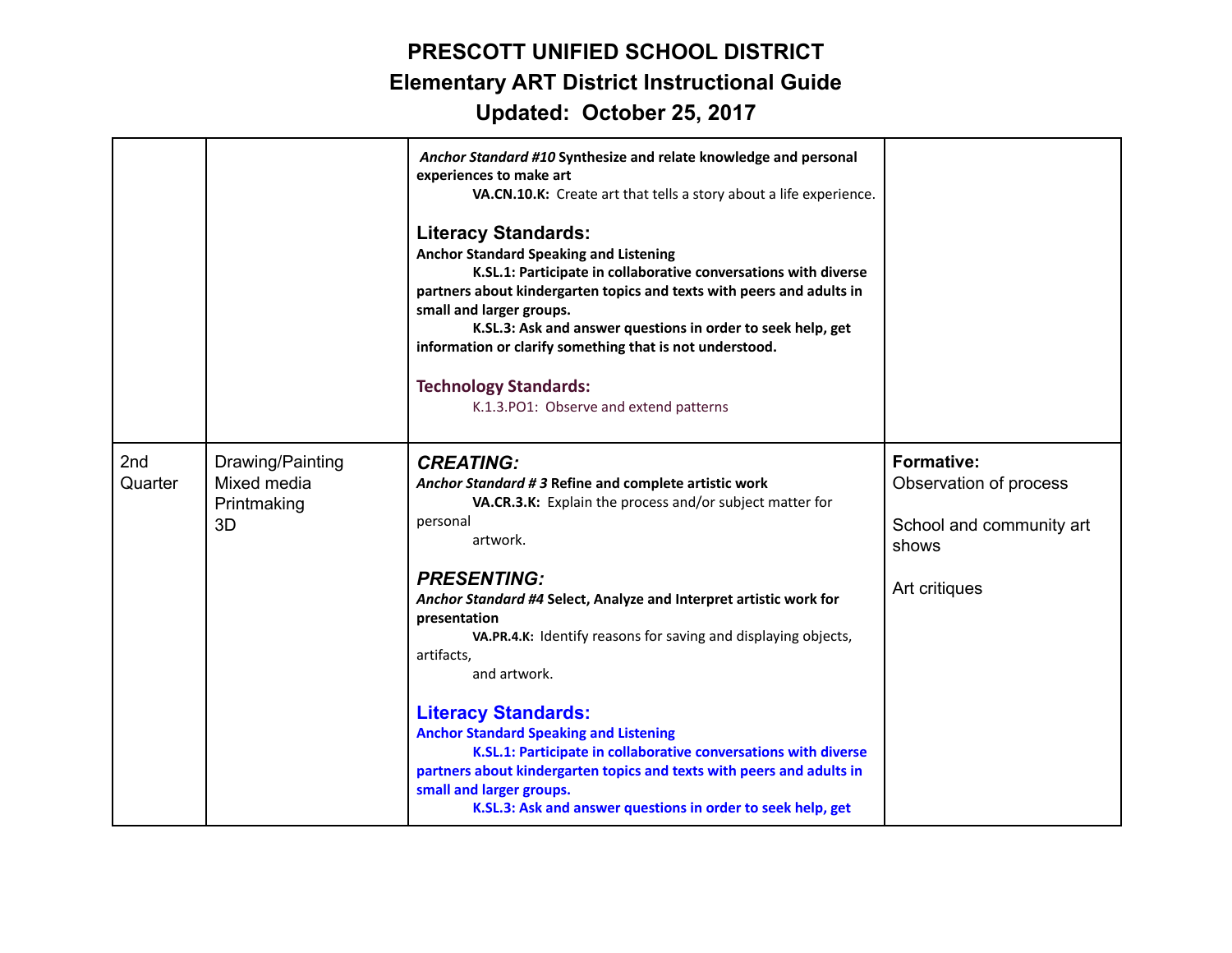|                |                                                      | information or clarify something that is not understood.<br><b>Technology Standards:</b><br>K.1.3.PO1: Observe and extend patterns                                                                                                                                                                                                                                                                                                                                                                                                                                                                                                                                                                                                                                                                                                                                                                                                                                                                                                                                                                                                                                                |                                                                                                   |
|----------------|------------------------------------------------------|-----------------------------------------------------------------------------------------------------------------------------------------------------------------------------------------------------------------------------------------------------------------------------------------------------------------------------------------------------------------------------------------------------------------------------------------------------------------------------------------------------------------------------------------------------------------------------------------------------------------------------------------------------------------------------------------------------------------------------------------------------------------------------------------------------------------------------------------------------------------------------------------------------------------------------------------------------------------------------------------------------------------------------------------------------------------------------------------------------------------------------------------------------------------------------------|---------------------------------------------------------------------------------------------------|
| 3rd<br>Quarter | Drawing/Painting<br>Mixed media<br>Printmaking<br>3D | <b>CREATING:</b><br>Anchor Standard #2 Organize and develop artistic ideas and work<br>VA.CR.2.Ka: Through experimentation, build skills in various<br>media and approaches to art-making (such as using the<br>elements of modern art, applying artistic ideas from diverse<br>cultures).<br>VA.CR.2.Kb: Observe safe practices with art materials, tools,<br>and<br>equipment.<br>VA.CR.2.Kc: Create art that represents natural and constructed<br>environments.<br>Anchor Standard #3 Refine and complete artistic work<br>VA.CR.3.K: Explain the process and/or subject matter for<br>personal<br>artwork.<br><b>PRESENTING:</b><br>Anchor Standards #6 Convey meaning through the presentation of<br>artistic work<br>VA.PR.6.K: Explain what an art museum is and distinguish how<br>an art museum is different from other buildings.<br><b>RESPONDING:</b> Anchor Standard #7 Perceive and analyze artistic<br>work<br>VA.RE.7.Ka: Identify various types (such as drawing, painting,<br>sculpture, architecture) of art.<br>Anchor Standard #8 Interpret intent and meaning in artistic work<br>VA.RE.8.K: Interpret art by identifying subject matter and<br>describing | <b>Formative:</b><br>Observation of process<br>School and community art<br>shows<br>Art critiques |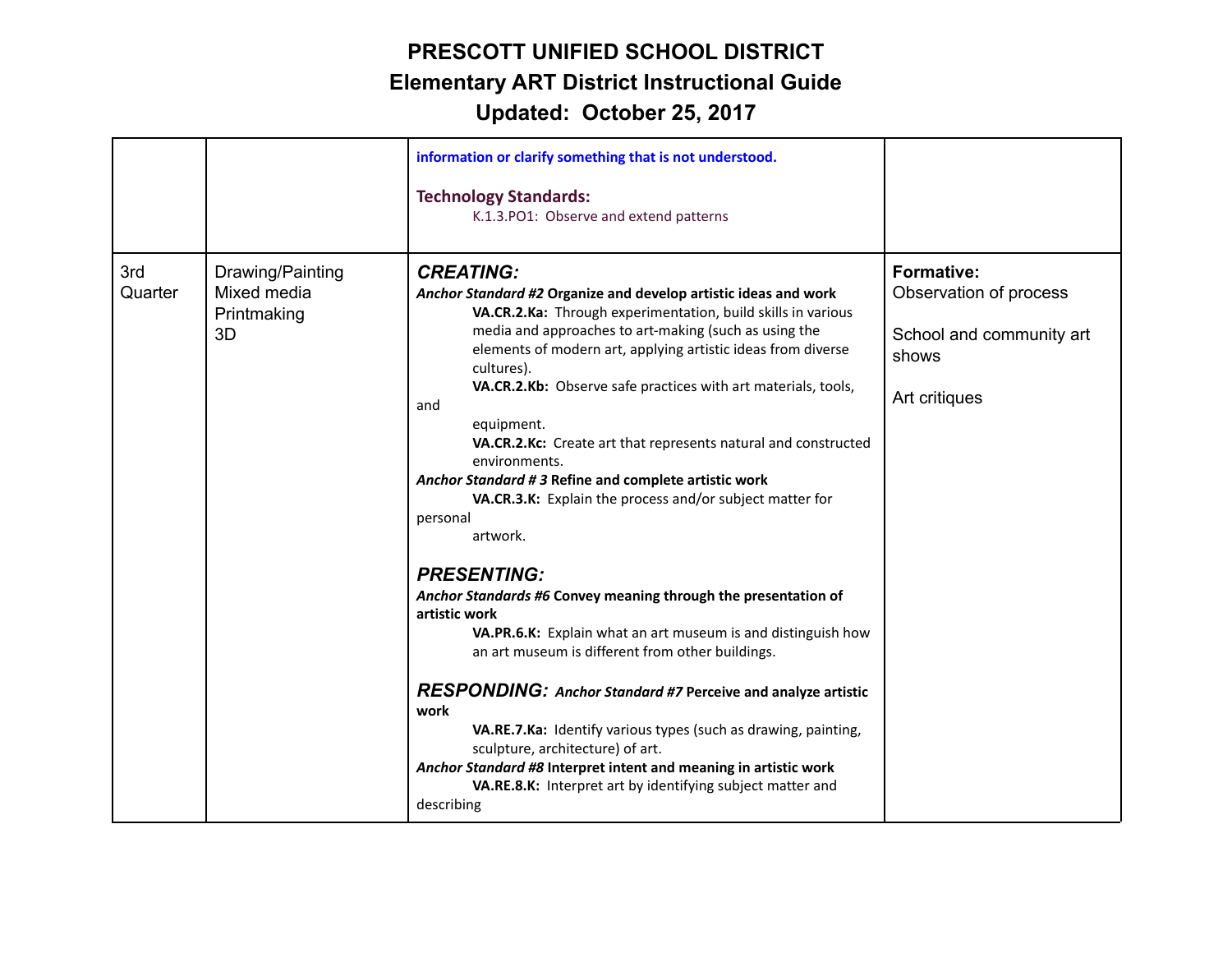|                |                                                      | relevant details.<br><b>Literacy Standards:</b><br><b>Anchor Standard Speaking and Listening</b><br>K.SL.1: Participate in collaborative conversations with diverse<br>partners about kindergarten topics and texts with peers and adults in<br>small and larger groups.<br>K.SL.3: Ask and answer questions in order to seek help, get<br>information or clarify something that is not understood.                                                                                                                                                                                                                                                                      |                                                                                                   |
|----------------|------------------------------------------------------|--------------------------------------------------------------------------------------------------------------------------------------------------------------------------------------------------------------------------------------------------------------------------------------------------------------------------------------------------------------------------------------------------------------------------------------------------------------------------------------------------------------------------------------------------------------------------------------------------------------------------------------------------------------------------|---------------------------------------------------------------------------------------------------|
|                |                                                      | <b>Technology Standards:</b><br>K.1.3.PO1: Observe and extend patterns                                                                                                                                                                                                                                                                                                                                                                                                                                                                                                                                                                                                   |                                                                                                   |
| 4th<br>Quarter | Drawing/Painting<br>Mixed media<br>Printmaking<br>3D | <b>CREATING:</b><br>Anchor Standard #2 Organize and develop artistic ideas and work<br>VA.CR.2.Kb: Observe safe practices with art materials, tools,<br>and e<br>quipment.<br>Anchor Standard # 3 Refine and complete artistic work<br>VA.CR.3.K: Explain the process and/or subject matter for<br>personal<br>artwork.<br><b>RESPONDING:</b><br>Anchor Standard #8 Interpret intent and meaning in artistic work<br>VA.RE.8.K: Interpret art by identifying subject matter and<br>describing<br>relevant details.<br>Anchor Standard #9 Apply criteria to evaluate artistic work<br>VA.RE.9.K: Explain reasons for selecting a preferred artwork.<br><b>CONNECTING:</b> | <b>Formative:</b><br>Observation of process<br>School and community art<br>shows<br>Art critiques |